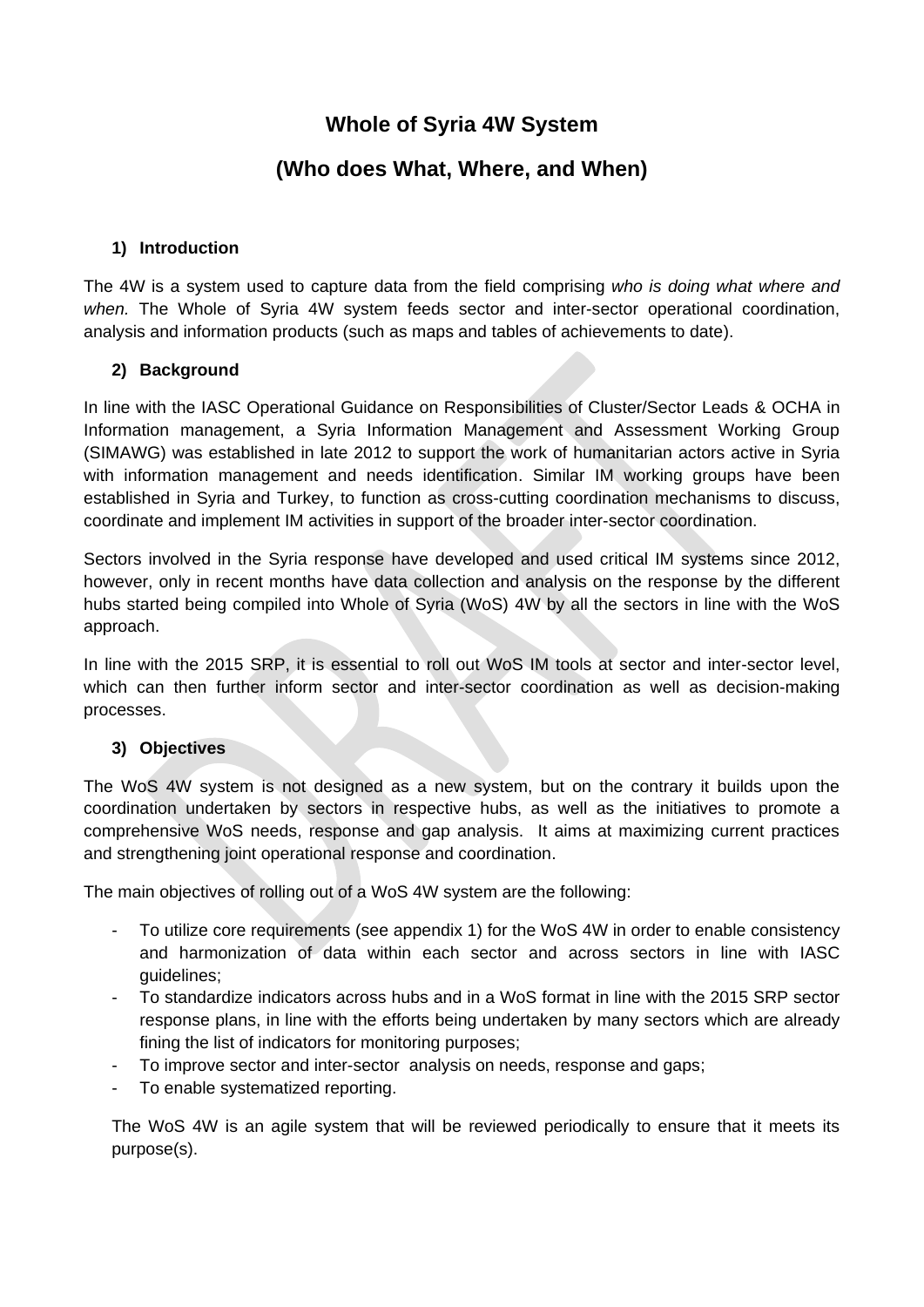# **4) WoS 4 W**

## **Core fields**

OCHA has provided a WoS 4 W tool (attached to this concept note) for sectors that wish to use it and circulated it through hub-based IMWGs, the SIMAWG and ISC at hub level. The tool includes a suggested list of core fields. The WoS 4 W tool in the format provided by OCHA is not mandatory, and sectors are encouraged to adapt it as necessary. However, to ensure consistency it is recommended that core fields be applied across sector-specific WoS 4 Ws.

### **Geographical level**

With regards to the geographical level of data collection, each sector will define it on the basis of the response and indicators in line with the SRP.

Data collection should be conducted at the most granular level possible. Sharing of data at the hub level should also be at the most granular level appropriate for sector and inter-sector operational coordination. There will be no inter-sector information sharing between the hubs.

At the WoS level, sectors will decide upon their internal information sharing protocols. Inter-sector information sharing at the WoS level, this will take place at the sub-district level at a minimum. The WoS anonymized sub-district data will be used to populate pre-agreed information products. New products will need to be created by the SIMAWG and endorsed by the ISCCG. WoS sectors are encouraged to produce products at a more granular level if deemed appropriate.

# **5) Confidentiality**

In order to address security and confidentiality related concerns of sector members participating in data sharing across different hubs, it is recommended that all data shared outside of the sector at the hub level, be anonymized.

### **6) 4 W Data Information Flow**

At the hub level, sector members should collect data at the most granular level possible. The hubbased sector coordinators and their respective IM focal point(s) process the data and utilize it for sector-specific operational coordination and shares back to the sector members at an internally agreed level.

The hub-based sector coordinators share sector-specific data with the hub-based inter-sector coordinator (OCHA) at the most granular level appropriate to facilitate inter-sector operational coordination.

The OCHA team in respective hubs stands ready to support hub-based sector coordinators with data compilation training and processing. The appropriate information that will be shared by sectors with OCHA at the hub level (for the production of standard products and analysis related to operational coordination) will need to be agreed between sectors and OCHA at the hub level. Products beyond the pre-agreed require review and agreement at the hub level prior to dissemination; requiring minimum three working days lead time. No inter-sector data sharing will take place between the hubs.

At the WoS level, hub-based sector coordinators share the compiled sector-specific data with the WoS Sector focal point at the geographic level agreed on within the WoS Sector. The WoS Sector focal points then create standardized WoS sector-specific products on a monthly basis.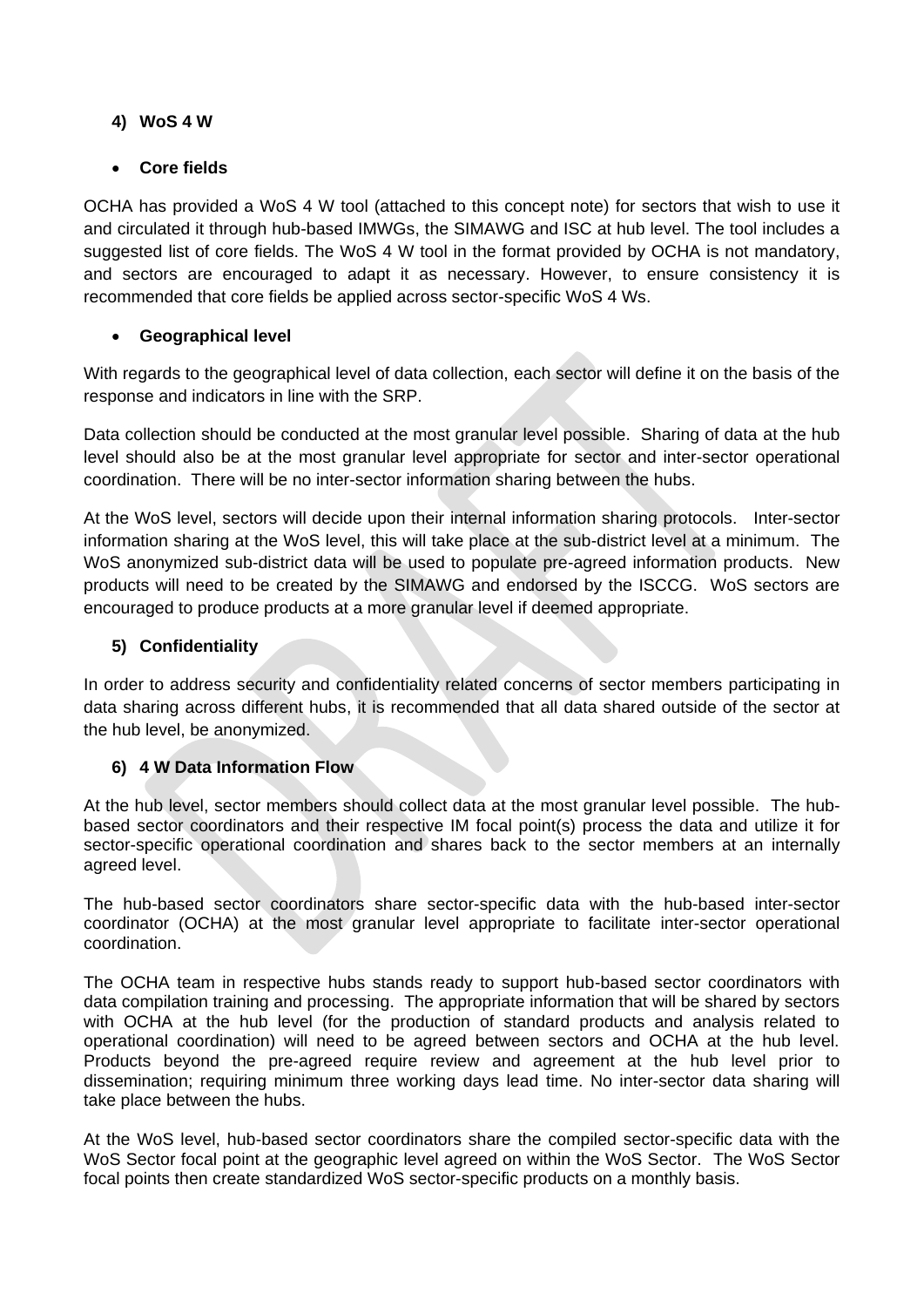For inter-sector purposes, the WoS Sector compiles and shares anonymized sub-district level data with the OCHA Regional Office in Amman. OCHA then undertakes inter-sectorial analysis on response and gaps, in close coordination with the WoS sectors and create products in pre-identified SIMAWG templates, endorsed by the ISCCG. The results will be public.

The above-mentioned templates will be periodically revised through an inter-sector process managed by the SIMAWG and endorsed by the ISCCG.

SIMAWG will continuously support further harmonization of WoS sector and standardization of intersector products.

#### **7) Reporting Period**

WoS 4W data should be consolidated and produced on a monthly basis in line with ongoing practices at hub level, in order to feed into the response monitoring framework agreed in the SRP. Specific arrangements will be made for WoS Sectors with a non-monthly cycle.

**The suggested WoS 4 W process and time-line is included in the info-graphic attached**.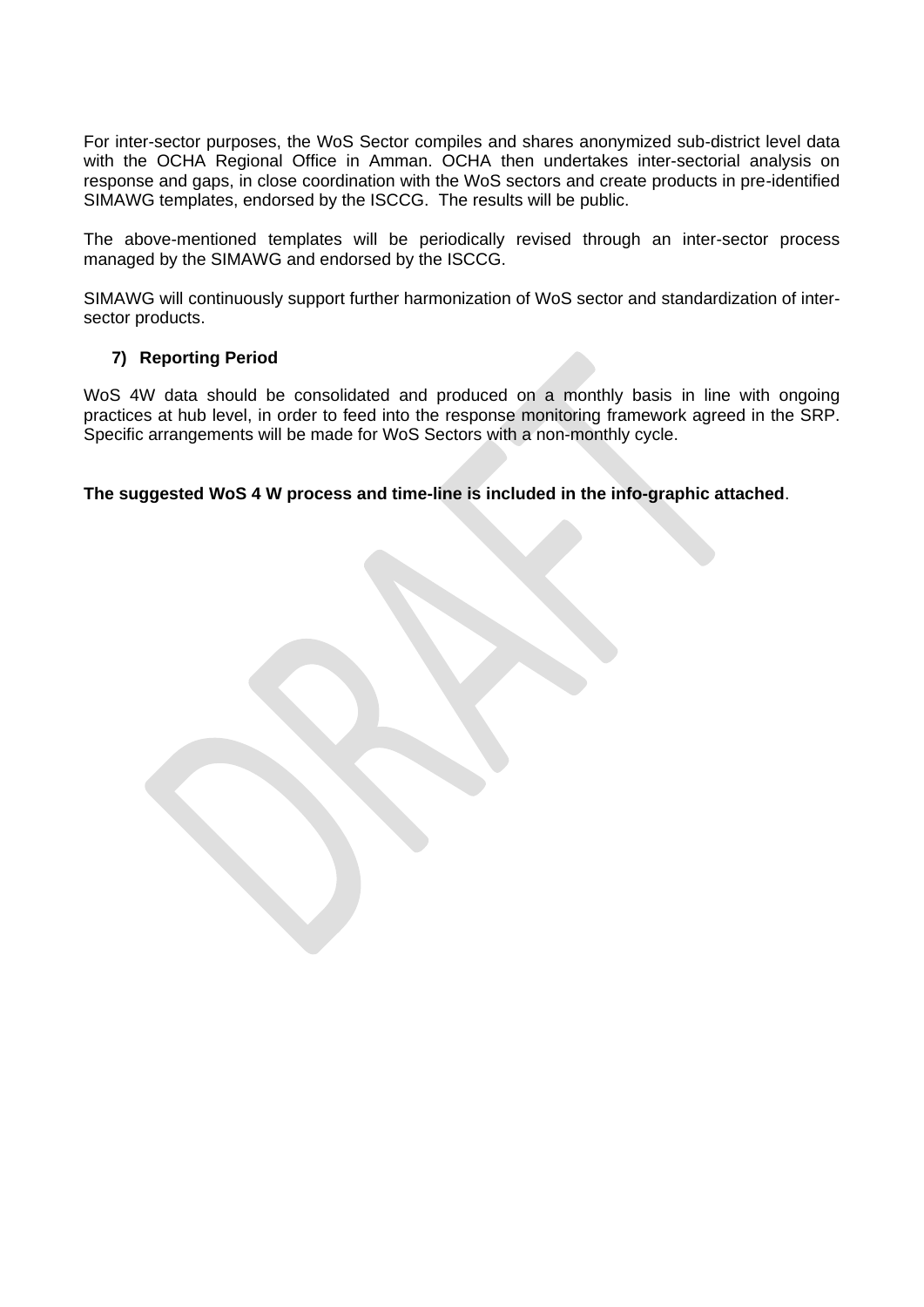# **Appendix 1***:* **New Core Fields 4W 2015**

- Strategic Response Plan (SRP) indicators and activities have been added in a scroll down menu.
- A column has been added to specify if the assistance was provided through cross-border, cross-line or regular program or through a convoy from within Syria. Scroll down menu = (XB, XL, Regular, Convoy)<sup>1</sup>.
- A hub column is included in order to specify the hub where the delivery originated from. Scroll down menu = (Damascus, Jordan, Turkey, Lebanon, Iraq).
- > The "start date" and "end date" have been replaced by a column indicating the reporting month (the goal is to track the monthly assistance provided instead of tracking ongoing, suspended, postponed projects and activities, and overlapping assistance). Scroll down menu = (Jan, Feb, Mar, Apr, etc...)

*Core fields are marked* **\***

| <b>A</b> | 능<br>Δ.<br>모<br>휨<br>트 | ₽<br>ă.<br>≂<br>-<br>Ē<br>tner<br>゠<br>Δ.<br>ïΕ | $\bullet$<br>ഄഀ | ÷<br><b>SRP</b> | $\mathbf{z}$<br>高<br>SRP | œ<br>ъ |  | $\bullet$<br>&<br>ລ<br>Ē<br>'€ | -<br>otal<br>σ<br>$\alpha$<br>⊢<br>$\omega$<br>$\circ$<br>efici<br><u>e</u><br>÷<br>듦<br>œ | 8<br>$\circ$<br>ę. | ÷ | ၜ |  |
|----------|------------------------|-------------------------------------------------|-----------------|-----------------|--------------------------|--------|--|--------------------------------|--------------------------------------------------------------------------------------------|--------------------|---|---|--|
|          |                        |                                                 |                 |                 |                          |        |  |                                |                                                                                            |                    |   |   |  |
|          |                        |                                                 |                 |                 |                          |        |  |                                |                                                                                            |                    |   |   |  |

| *ADMIN1<br>(Mohafaza)<br>$\overline{\mathbf{v}}$ | *ADMIN2<br>(Mantika)<br>$\overline{\mathbf{v}}$ | *ADMIN3<br>ub-district <sub>/</sub><br>Nahya)<br>Ś.<br>$\overline{\phantom{a}}$ | fillage)<br>ated Place (To<br>$\overline{\phantom{0}}$ | Neighborhood (Hay)<br>$\overline{\mathbf{v}}$ | ω<br>$\overline{\mathbf{a}}$<br>꽁<br>$\overline{\mathbf{v}}$ | *Hub<br>$\overline{\mathbf{v}}$ | *Reporting Month<br>$\overline{\mathbf{v}}$ | Pcode<br>Admin1 | Admin <sub>2</sub> Pcode | Admin3 Pcode | Pcode<br>Community | Neighborhood Pcode |
|--------------------------------------------------|-------------------------------------------------|---------------------------------------------------------------------------------|--------------------------------------------------------|-----------------------------------------------|--------------------------------------------------------------|---------------------------------|---------------------------------------------|-----------------|--------------------------|--------------|--------------------|--------------------|
|                                                  |                                                 |                                                                                 |                                                        |                                               |                                                              |                                 |                                             |                 |                          |              |                    |                    |
|                                                  |                                                 |                                                                                 |                                                        |                                               |                                                              |                                 |                                             |                 |                          |              |                    |                    |

 $\overline{\phantom{a}}$ 

 $^1$  Guidance on how this column should be filled will be provided separately.